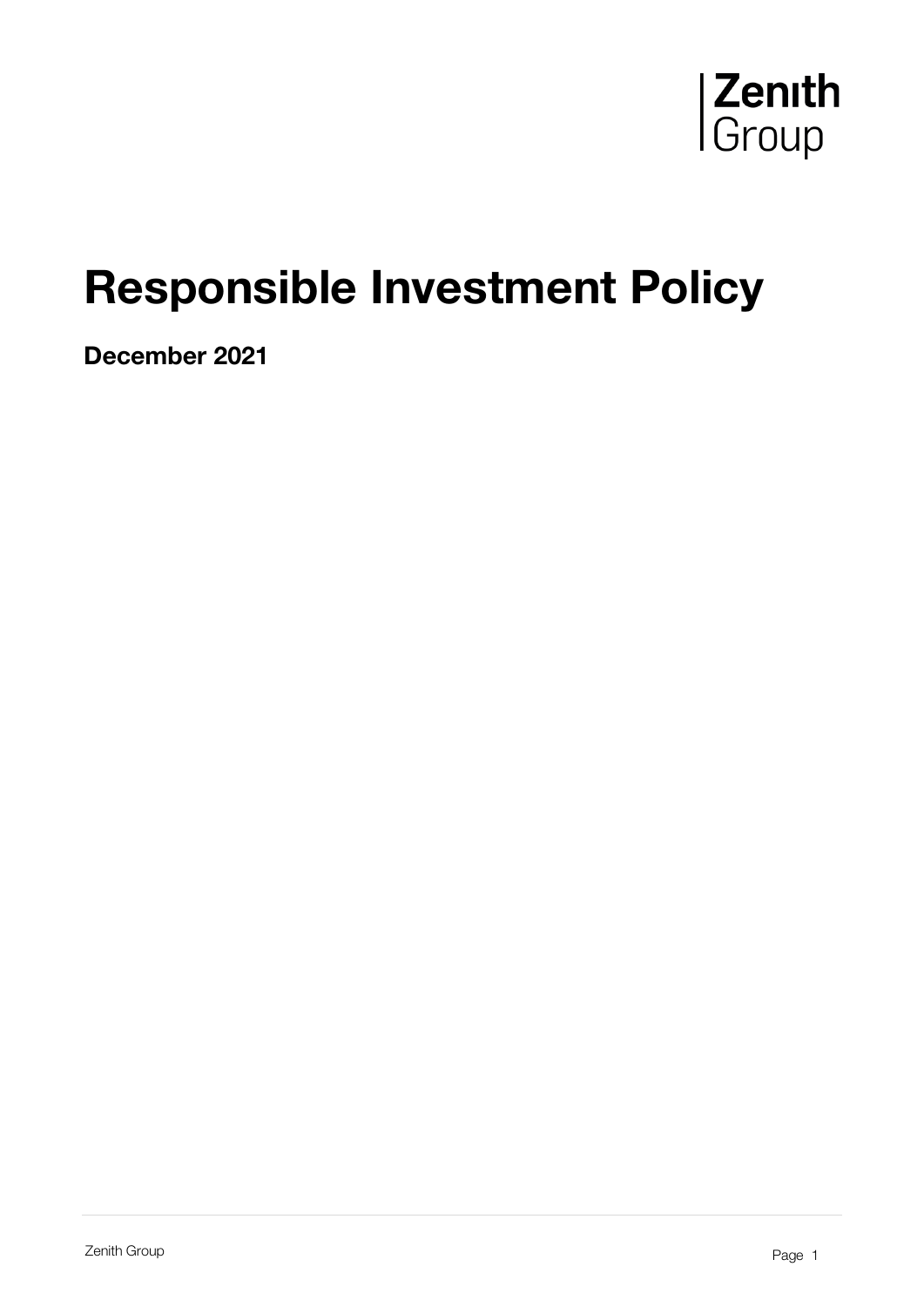# **Table of Contents**

| 1. |  |
|----|--|
| 2. |  |
| 3. |  |
| 4. |  |
| 5. |  |
| 6. |  |
| 7. |  |
| 8. |  |
|    |  |
|    |  |
|    |  |
|    |  |
|    |  |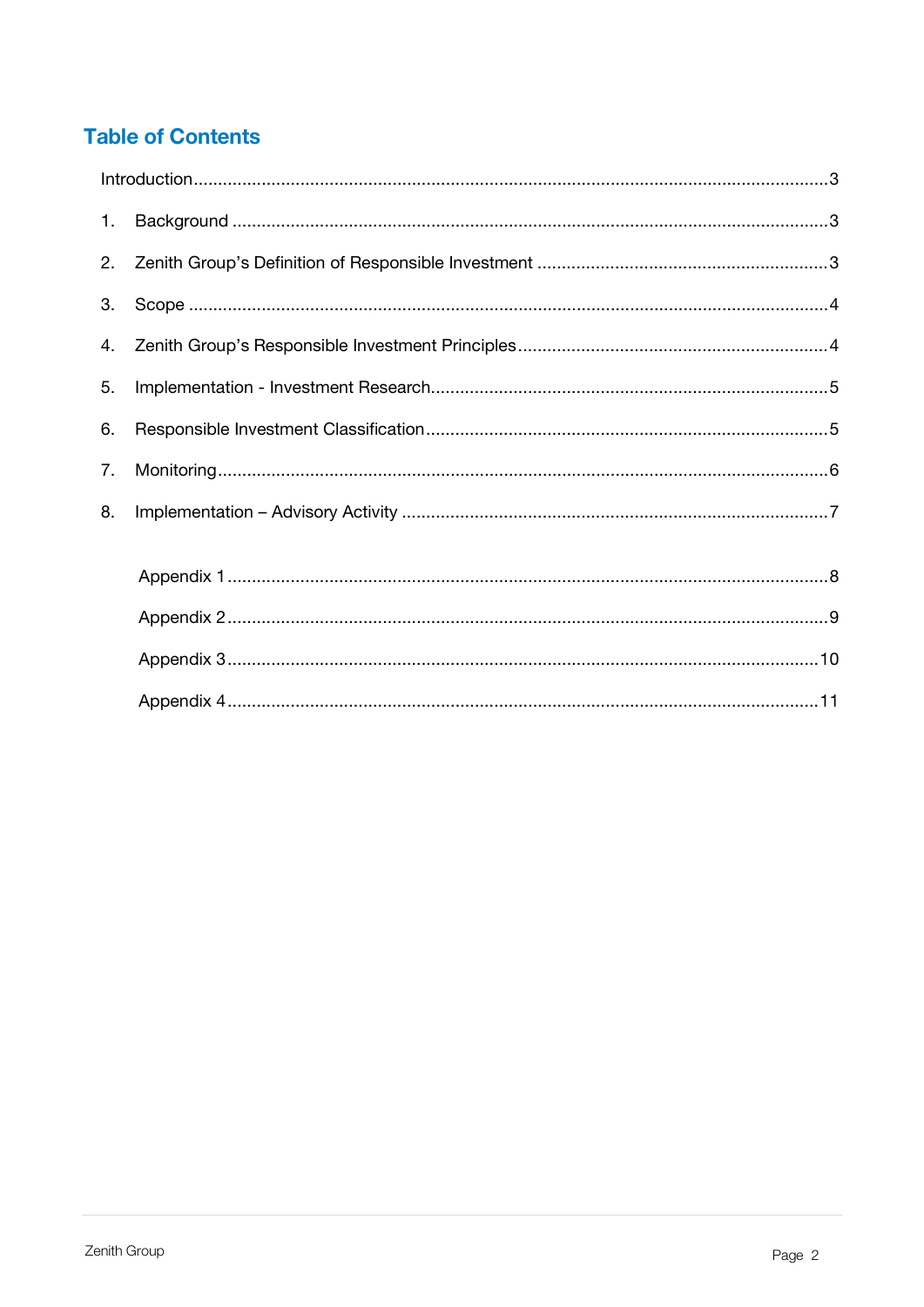## <span id="page-2-0"></span>Introduction

This Responsible Investment Policy ("the Policy") provides a framework to quide how responsible investment is incorporated in our operations for investment research and investment consulting solutions across Zenith Investment Partners Pty Ltd and Zenith CW Pty Ltd (collectively referred to as the "Zenith Group").

Zenith Investment Partners Pty Ltd ("Zenith") is one of Australia's leading investment consulting and research providers, dedicated to the delivery of premium investment solutions for advice intermediaries and their investors. Its key areas of expertise are in managed fund research, portfolio construction and investment management.

Zenith CW Pty Ltd ("Chant West") is a leading research, data and analytics provider offering a suite of premium services, insights and tools to the financial advice and superannuation sectors. Its primary area of expertise is researching superannuation funds, including assessment of their investment capabilities and investment options.

Unless otherwise stated, the Policy is separate from Zenith Group's corporate business policies as these relate to the firm's business operations.

Zenith Group clients comprise a diverse set of clients with a wide range of views on responsible investment. As such, we recognise that it is ultimately our clients' choice regarding the types of managed funds and superannuation investment options ("investment funds") they support.

## <span id="page-2-1"></span>1. Background

The Policy is a continuation of the Zenith Group's existing research processes and has been designed to aid in the identification and evaluation of investment funds.

The Zenith Group maintains an internal Responsible Investment Committee that oversees the principles contained in this Policy. The Responsible Investment Committee comprises a minimum of three members and operates under the supervision of a Chairperson appointed by the Zenith Group.

While this Policy will be reviewed at least annually, this will occur more frequently if meaningful changes are made to our methodologies or in response to any relevant legislation or regulatory changes. Any change in this Policy will be subject to approval from the Responsible Investment Committee and recorded in Appendix 1.

Roles and responsibilities of the Responsible Investment Committee as well as current members, are contained in Appendix 2.

## <span id="page-2-2"></span>2. Zenith Group's Definition of Responsible Investment

There are no universal definitions of responsible investment. The Zenith Group supports the definition of responsible investment as provided by the Principles of Responsible Investment (PRI):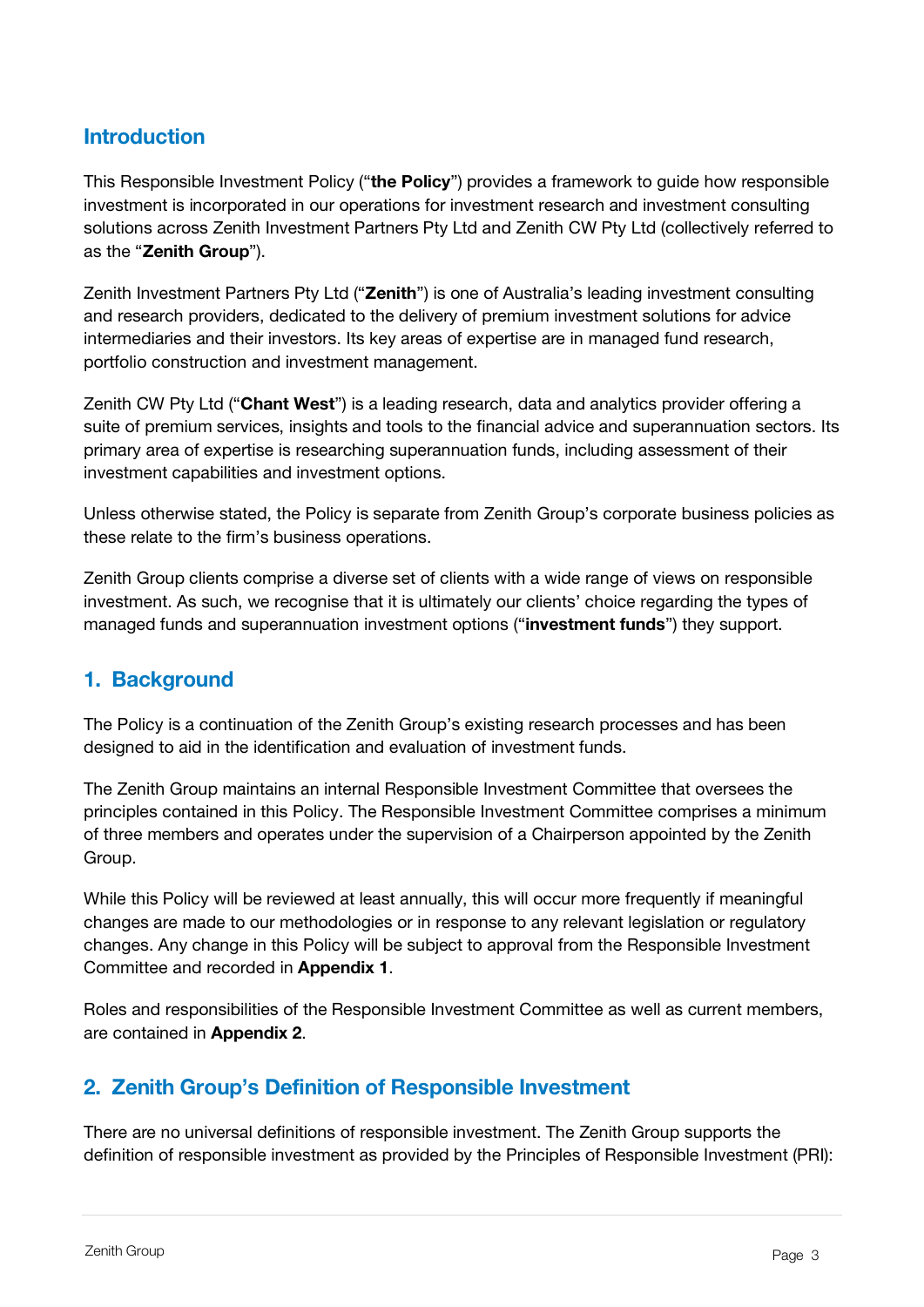*"Responsible investment is a strategy and practice to incorporate environmental, social and governance (ESG) factors in investment decisions and active ownership."*

Responsible Investment factors are frequently influenced by individual or societal values. Accordingly, they represent a dynamic landscape. While there are a range of common factors such as climate change (Environmental), human rights (Social) and transparency (Governance), ESG factors often encompass more than one of the E, S and G segments. As an example, a broader sample list of factors can be found in **Appendix 3**.

## <span id="page-3-0"></span>3. Scope

The Zenith Group believes that Responsible Investment principles can be applied across all asset classes, including:

- Equities
- Cash & Fixed Interest
- Property
- Real Assets
- Alternatives

The current level of incorporation of Responsible Investment by each asset class varies, as does the degree of materiality and the extent to which these may be measured.

## <span id="page-3-1"></span>4. Zenith Group's Responsible Investment Principles

The Zenith Group summarises its beliefs regarding Responsible Investment in the following core principles:

- 1. Responsible Investment promotes a sustainable economy, which is ultimately essential for investors and the integrity of capital markets.
- 2. Responsible Investment factors impact financial returns and risks.
- 3. We seek to empower clients by providing tools and services for investors to select and monitor investment options.
- 4. We recognise the diverse objectives under which both investors and managers operate. Values, investment styles, asset markets and jurisdictions are not homogenous. Accordingly, our approach to Responsible Investment supports the full spectrum of investment methodologies available.
- 5. Where relevant, all investment professionals should consider material Responsible Investment factors when considering investment analytics and decision-making.
- 6. We will seek appropriate disclosure on Responsible Investment issues by the investment managers and superannuation funds we review.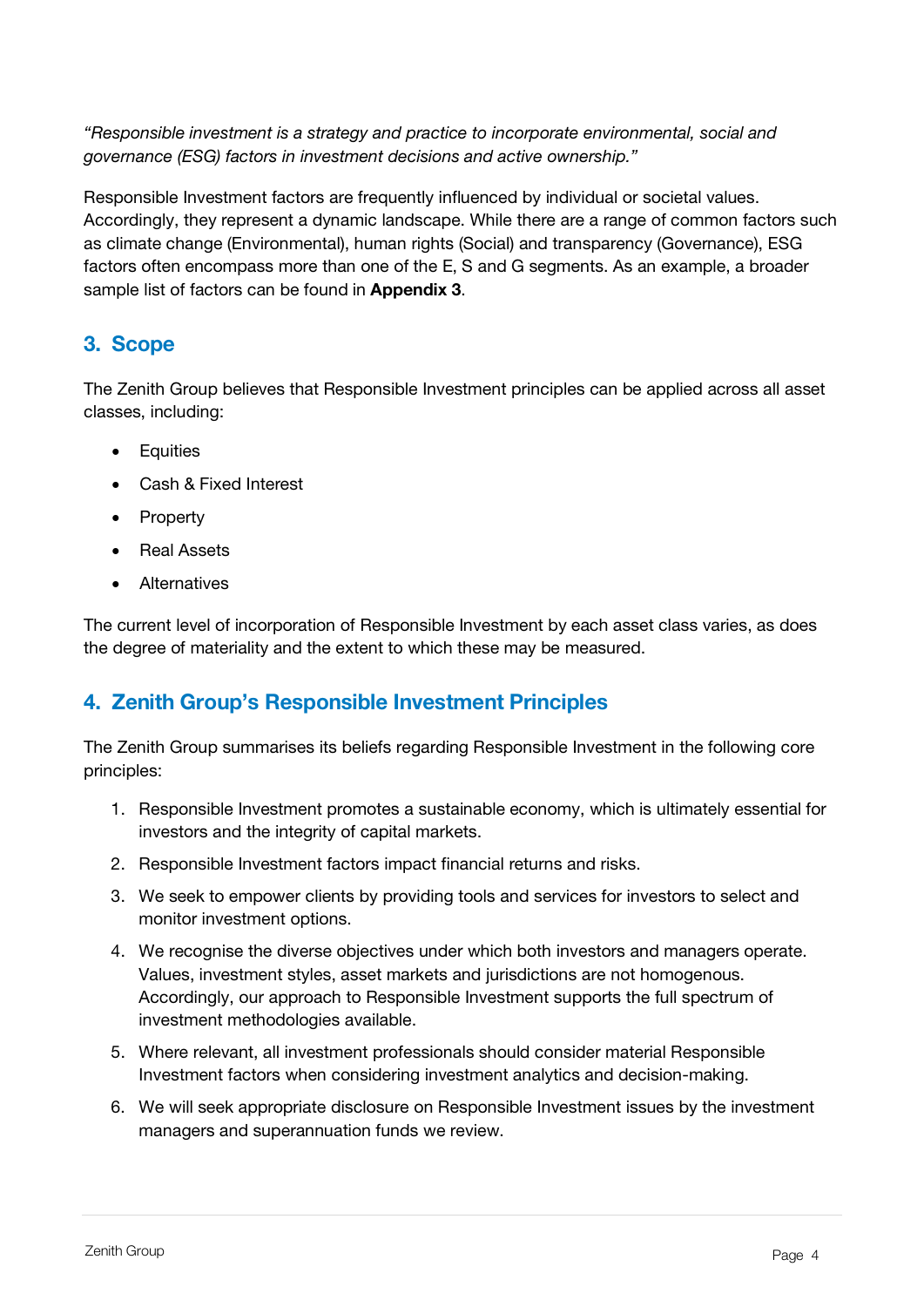- 7. Investment funds that claim to incorporate Responsible Investment elements should include adequate disclosures explaining the specific process being used, along with periodic verification that the stated processes are being followed.
- 8. Responsible Investment factors and associated issues are dynamic. Best practice dictates that continual research and monitoring are a prerequisite to adequately manage Responsible Investment issues over time.

## <span id="page-4-0"></span>5. Implementation - Investment Research

In accordance with our Responsible Investment principles, the consideration of Responsible Investment issues by investment managers and superannuation funds is incorporated into the broader investment research methodologies across the Zenith Group.

To aid this process, the Zenith Group has developed a Responsible Investment classification framework. The objective of this framework is to aid in the identification, assessment and communication of the responsible investment approaches implemented by investment managers and superannuation funds.

The Zenith Group's Responsible Investment Committee has the primary responsibility to create and advance the Responsible Investment research agenda.

At a high level, this process is continually informed by the Zenith Group's interactions on Responsible Investment issues with a wide range of industry stakeholders, including clients, investment managers, superannuation funds and external industry groups.

Investment research is solely undertaken by the Research Teams of Zenith and Chant West, with each analyst specialising in distinct asset classes.

## <span id="page-4-1"></span>6. Responsible Investment Classification

The Zenith Group believes that individual investors are best positioned to determine the funds most closely aligned to their beliefs and values. To provide clients with increased Responsible Investment insights, we have created a robust fund classification system. The aim is to create a framework for investors to understand an investment manager's / superannuation fund's incorporation of Responsible Investment themes within their process and associated impacts on the final portfolio outcome. Classifications are fund specific and do not extend to the broader organisation level of an investment manager or superannuation fund.

At Zenith, all investment funds that hold a current Zenith Investment Grade rating as per its investment research methodology [\(https://www.zenithpartners.com.au/our-solutions/Investment](https://www.zenithpartners.com.au/our-solutions/Investment-research/fund-research-regulatory-guidelines/#ratings)[research/fund-research-regulatory-guidelines/#ratings\)](https://www.zenithpartners.com.au/our-solutions/Investment-research/fund-research-regulatory-guidelines/#ratings) will receive a Zenith Responsible Investment Classification subject to the exclusions listed in Appendix 4.

Any investment fund that ceases to hold an 'Investment Grade' rating will have their Responsible Investment Classification set to 'Not Assigned'.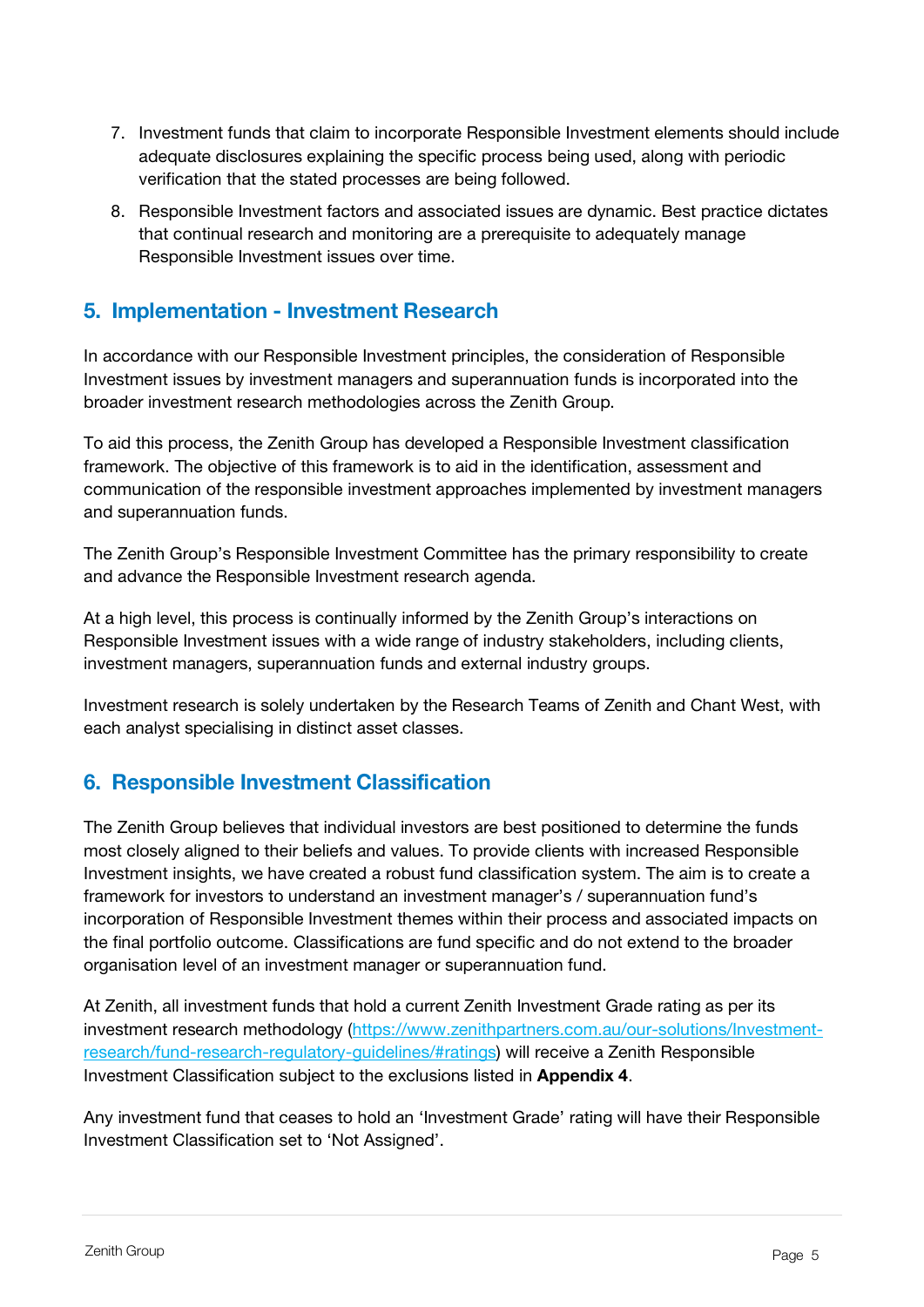With Chant West, Responsible Investment Classifications are assigned to all investment options rated by Chant West as per its investment ratings methodology [\(https://www.chantwest.com.au/fund-ratings/super-methodology\)](https://www.chantwest.com.au/fund-ratings/super-methodology).

The assessment of each investment fund's Responsible Investment Classification is a component of the relevant Research Team's review process.

The Zenith Group's Responsible Investment Classification ("Responsible Investment Classification") system is based on five tiers.

| <b>RI Categories</b> | <b>Description</b>                                                        |
|----------------------|---------------------------------------------------------------------------|
| Traditional          | Seek to achieve a stated investment outcome, with little to no regard for |
|                      | RI/ESG factors.                                                           |
| Aware                | Seek to achieve a stated investment outcome, taking into consideration    |
|                      | a broad range of factors including RI/ESG.                                |
|                      | Seek to achieve a stated investment outcome, expressly taking into        |
| Integrated           | consideration RI/ESG factors which materially alter the Fund's permitted  |
|                      | universe and portfolio allocations.                                       |
| Thematic             | Seek to achieve an investment outcome that includes an explicit RI/ESG    |
|                      | objective – both measurable and reportable.                               |
|                      | Target investments aimed at generating a positive, measurable social      |
| Impact               | and environmental impact alongside a financial return.                    |

The responsible Investment Classification is not assigned on a peer-relative basis, but rather on an absolute basis irrespective of asset class, investment methodology or style.

Consistent with the broader investment fund rating processes of Zenith Investment Partners and Chant West, our Responsible Investment Classification assessment utilises a range of quantitative and qualitative inputs determined as being material by the relevant Research Team and the Responsible Investment Committee.

Fundamentally, this information will include aspects relevant to:

- The Responsible Investment philosophy, policy and culture of the investment manager or superannuation fund.
- Resourcing for the assessment of responsible investment issues.
- How responsible investment issues are incorporated in the investment approach of the investment manager or superannuation fund.
- Implementation and incorporation of stewardship and engagement activities.

## <span id="page-5-0"></span>7. Monitoring

Zenith Investment Partners

The Responsible Investment Classification has been applied to funds holding a Zenith Investment Partners 'Investment Grade' rating from September 2020 with Chant West to progressively apply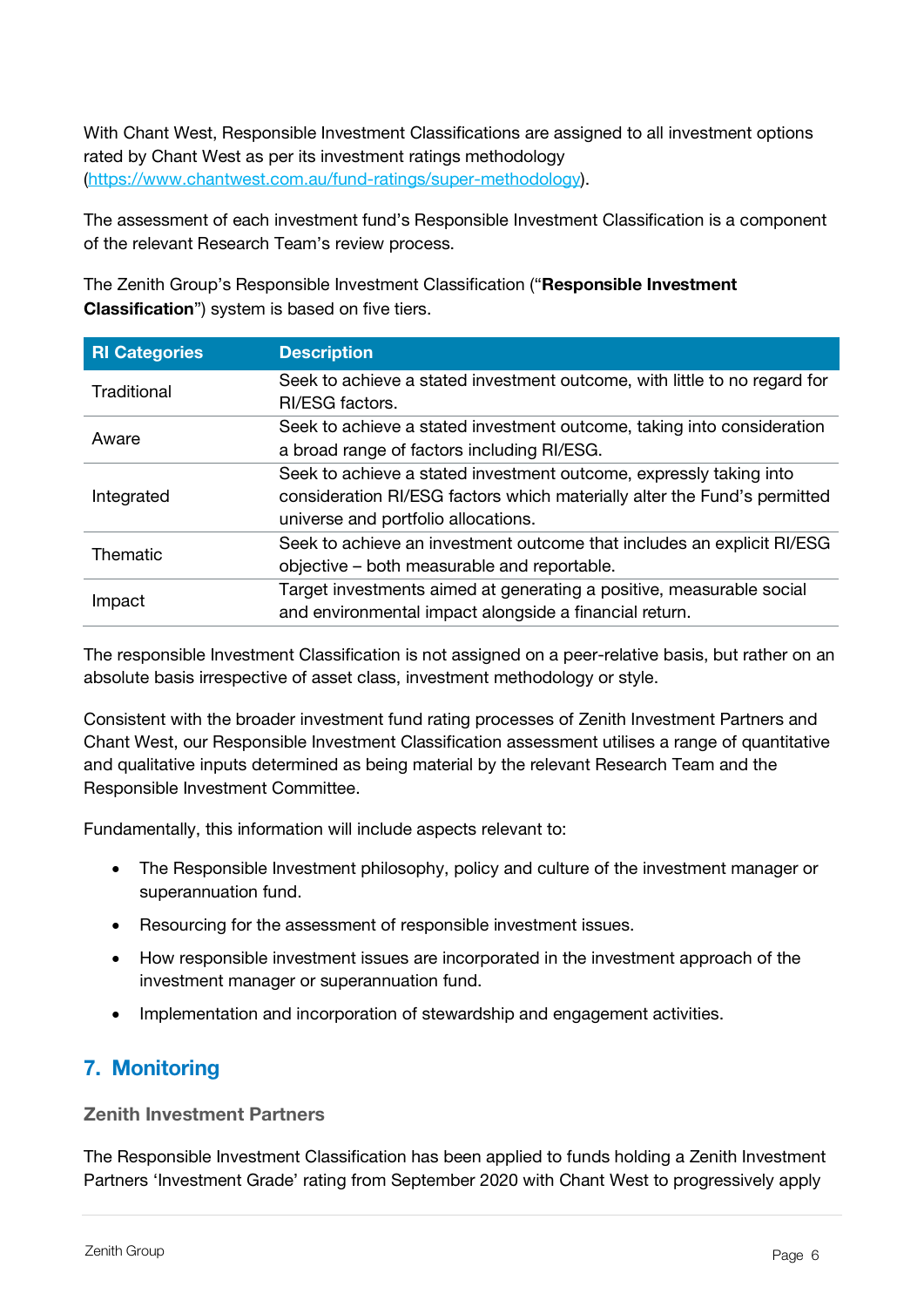the Responsible Investment classifications to all rated investment options from December 2021. The relevant Research Team continually monitors whether the current Responsible Investment Classification remains valid (accepting any exclusions as per Appendix 4).

#### Zenith Group

Classifications are formally reviewed annually with ongoing monitoring by the relevant Research Team.

## <span id="page-6-0"></span>8. Implementation – Advisory Activity

#### Zenith Investment Partners

Zenith provides advice-based research and investment consulting solutions designed in consultation with each of our clients to match their specific business and client requirements. These portfolio and advisory services are primarily provided by Zenith's Investment Consulting Team, which is, in turn, powered by its Research Team.

Portfolios are constructed and managed to achieve a range of investment objectives. Zenith produces fully active portfolios, income portfolios, retirement, lower cost solutions incorporating a combination of passive and active solutions, low volatility, smart beta and Responsible Investmentfocused portfolios.

In advising a client on strategy selection, manager blending and selection, Zenith's Investment Consulting Team will aid in integrating any policy considerations regarding Responsible Investment deemed material by the client.

Zenith does not rely heavily on top-down, macroeconomic input to create portfolios. Therefore, we do not typically change asset allocations tactically based on these sources. Instead, formal asset allocation reviews are undertaken annually.

Within broad asset classes, Zenith incorporates 'strategic tilts', which are deliberate asset allocation deviations from the broad benchmarks. These are implemented where Zenith considers there to be additional return or diversification benefits from an increased allocation. Zenith does not take into account labour standards or environmental, social or ethical considerations when constructing portfolios unless directed by the client.

Prepared by:

Zenith Investment Partners Pty Ltd and Zenith CW Pty Ltd (collectively referred to as the "Zenith Group") AFS Licence No: 226872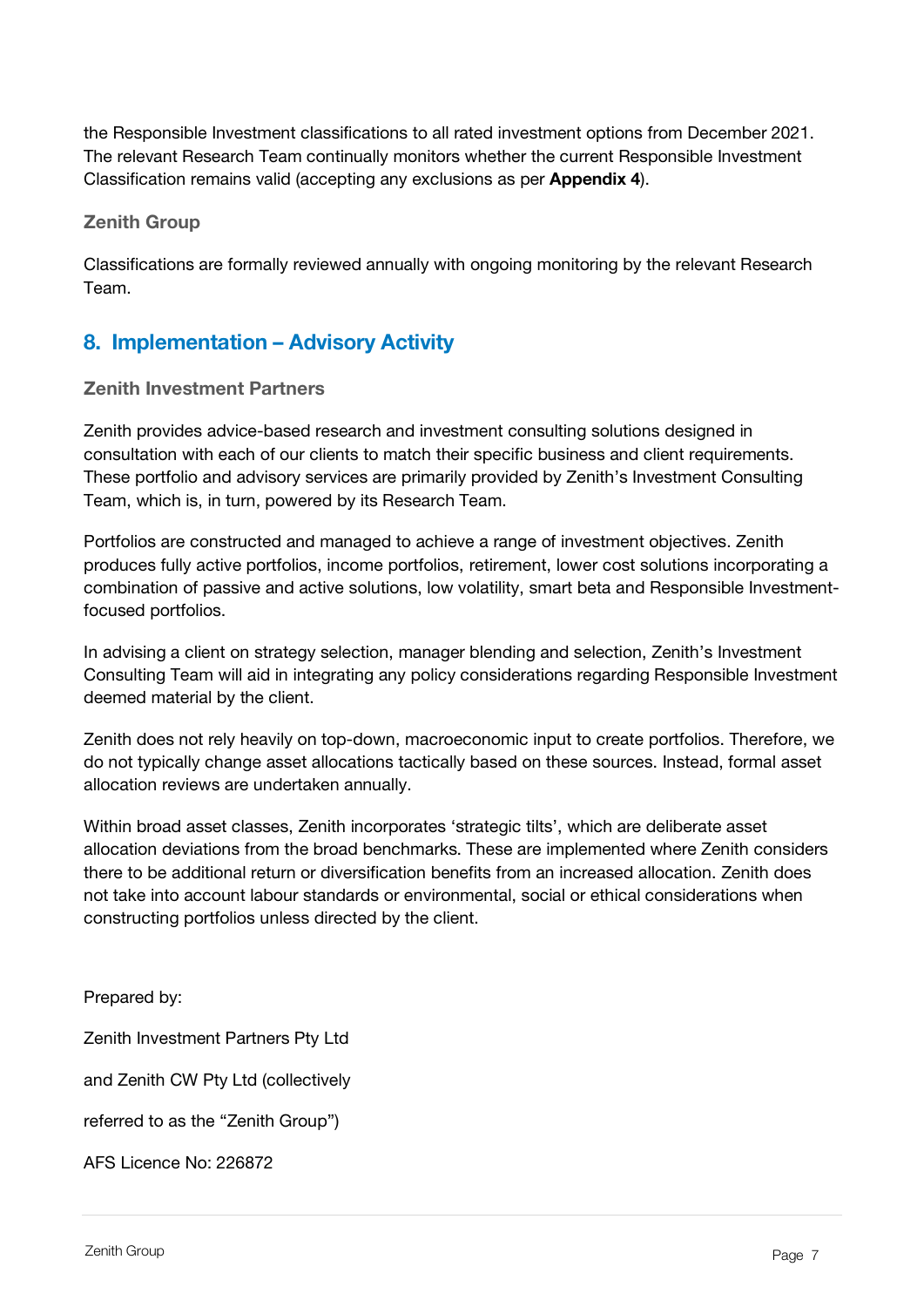#### <span id="page-7-0"></span>Policy Review

| <b>Version</b> | <b>Modified by</b>                               | <b>Modifications made</b>                                                                                                                             | Date modified    |
|----------------|--------------------------------------------------|-------------------------------------------------------------------------------------------------------------------------------------------------------|------------------|
| 1.0            | Zenith Group Responsible<br>Investment Committee | <b>Initial Policy</b>                                                                                                                                 | 8 September 2020 |
| 1.1            | Zenith Group Responsible<br>Investment Committee | Update to Appendix 4,<br>Responsible Investment<br><b>Classification Exclusions</b>                                                                   | 16 June 2021     |
| 1.2            | Zenith Group Responsible<br>Investment Committee | Updated Policy to reflect Chant<br>West's rollout of RI<br>Classifications and inclusion of<br>Responsible Investment<br>Committee Membership details | 22 December 2021 |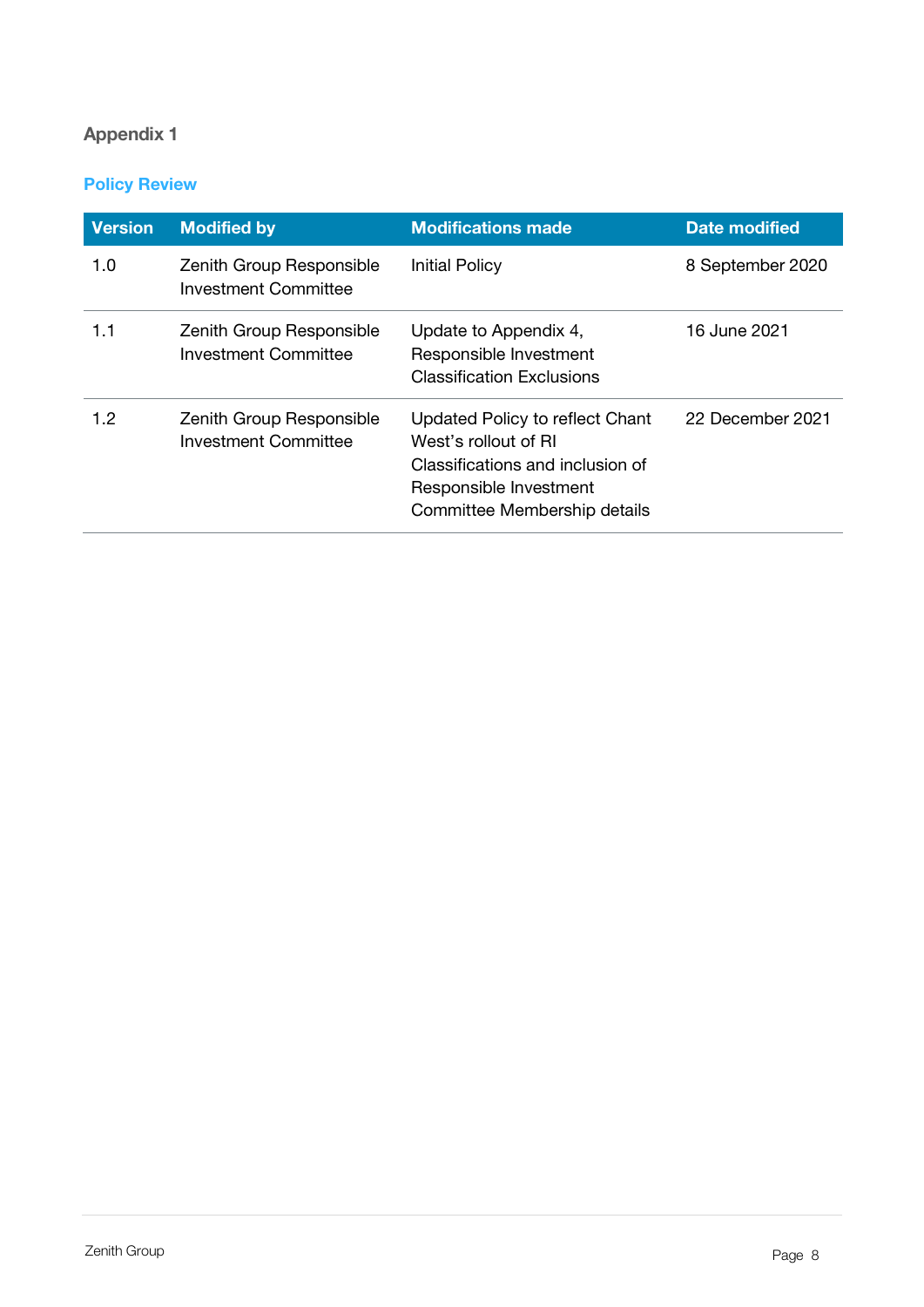#### <span id="page-8-0"></span>Roles and Responsibilities

| <b>Role</b>                                     | <b>Responsibility &amp; Accountability</b>                                                                                                                                                                                                                       |  |  |  |
|-------------------------------------------------|------------------------------------------------------------------------------------------------------------------------------------------------------------------------------------------------------------------------------------------------------------------|--|--|--|
|                                                 | Setting and promoting a culture of Responsible Investment<br>awareness across the Zenith Group.                                                                                                                                                                  |  |  |  |
|                                                 | Approve the Responsible Investment Policy.<br>$\bullet$                                                                                                                                                                                                          |  |  |  |
| Responsible Investment                          | Oversee the implementation and operation of the Zenith Group's<br>$\bullet$<br>Responsible Investment classification framework.                                                                                                                                  |  |  |  |
| Committee                                       | Ensuring appropriately skilled resources are allocated to<br>$\bullet$<br>Responsible Investment Committee and ensure that a consistent<br>methodology for the Responsible Investment classification<br>framework is being implemented across the research team. |  |  |  |
|                                                 | Monitor, review, update and endorse the Zenith Group's<br>٠<br>Responsible Investment classification framework, as necessary.                                                                                                                                    |  |  |  |
|                                                 | Provide appropriate leadership and direction to the Responsible<br>$\bullet$<br><b>Investment Committee.</b>                                                                                                                                                     |  |  |  |
| Responsible Investment<br>Committee Chairperson | Ensure that the Zenith Group's treatment and classification<br>regarding Responsible Investment issues as it relates to<br>investment research is robust, balanced and appropriate.                                                                              |  |  |  |
|                                                 | Dugald Higgins (Chairperson) – Head of Responsible Investment<br>$\bullet$<br>& Real Assets                                                                                                                                                                      |  |  |  |
|                                                 | Tom Goodrich - Senior Investment Analyst                                                                                                                                                                                                                         |  |  |  |
| Responsible Investment                          | Jock Allen - Investment Analyst                                                                                                                                                                                                                                  |  |  |  |
| Committee members                               | Pelin Demir - Investment Analyst<br>$\bullet$                                                                                                                                                                                                                    |  |  |  |
|                                                 | Calvin Richardson - Investment Consultant<br>$\bullet$                                                                                                                                                                                                           |  |  |  |
|                                                 | Vanessa Benitez - Legal Counsel & Compliance Officer                                                                                                                                                                                                             |  |  |  |
|                                                 | Mano Mohankumar - Senior Investment Research Manager<br>$\bullet$                                                                                                                                                                                                |  |  |  |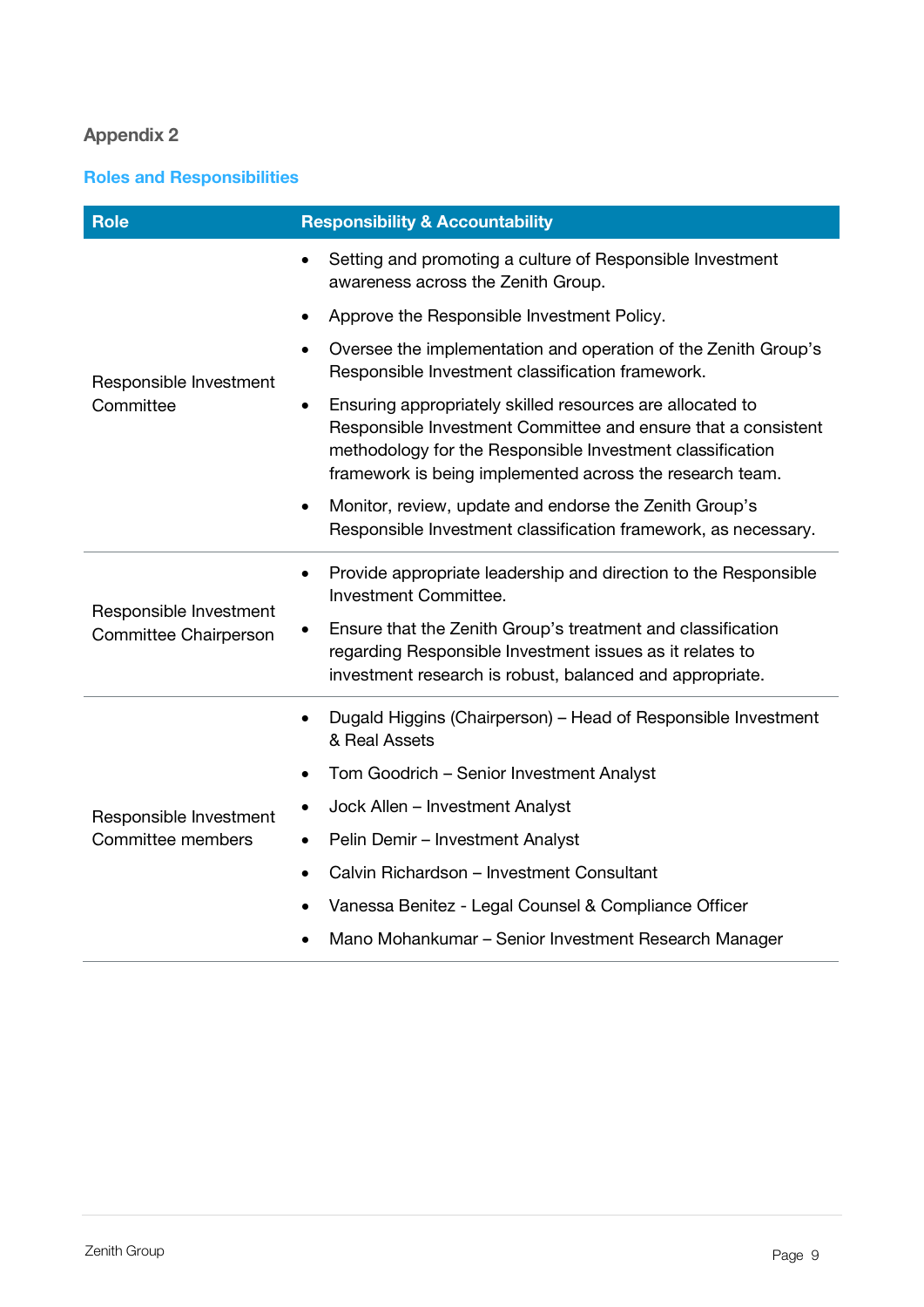#### <span id="page-9-0"></span>Common Responsible Investment Issues

| <b>Environmental</b>                  | <b>Social</b>                                     | <b>Governance</b>                      |
|---------------------------------------|---------------------------------------------------|----------------------------------------|
| Climate change                        | <b>Health &amp; Safety</b>                        | Management structure                   |
| Uranium & nuclear power               | Workplace health & safety                         | Ownership                              |
| <b>Fossil fuels</b>                   | Labour standards (including<br>supply chain)      | Board diversity                        |
| Carbon footprint                      | Child & forced labour                             | Director independence                  |
| Reduced resource<br>consumption       | Equal opportunities                               | Remuneration                           |
| Renewable energy                      | Employee standards                                | Board entrenchment                     |
| Deforestation & old growth<br>logging | Food security                                     | Governance                             |
| Resource sourcing & depletion         | Compensation & benefits                           | Compliance                             |
| Site rehabilitation                   | Conflict                                          | Board accountability                   |
| Management of water<br>resources      | Product safety & quality                          | <b>Ethics</b>                          |
| Soil degradation                      | Respect for indigenous peoples                    | Political lobbying                     |
| Habitat protection                    | Affordable housing                                | Transparency                           |
| Genetic engineering                   | Community standards                               | Whistle-blower schemes &<br>protection |
| Waste reduction                       | Animal cruelty                                    | Tax strategy & avoidance               |
| Recycling materials                   | Gender equality & diversity                       | Corruption                             |
| Waste treatment                       | Community relations                               | Shareholder rights                     |
| Packaging material                    | Socio-economic development                        | Protection of property<br>rights       |
| Electronic waste                      | Alcohol                                           | Financial policies &<br>accounting     |
| <b>Toxic emissions</b>                | Junk food                                         | Anti-competitive practices             |
| Chemicals of concern                  | Pornography                                       |                                        |
|                                       | Gambling                                          |                                        |
|                                       | Tobacco                                           |                                        |
|                                       | Controversial weapons & firearms                  |                                        |
|                                       | Responsible banking & financial<br>product safety |                                        |
|                                       | Data protection & privacy                         |                                        |
|                                       | Religious beliefs and values                      |                                        |